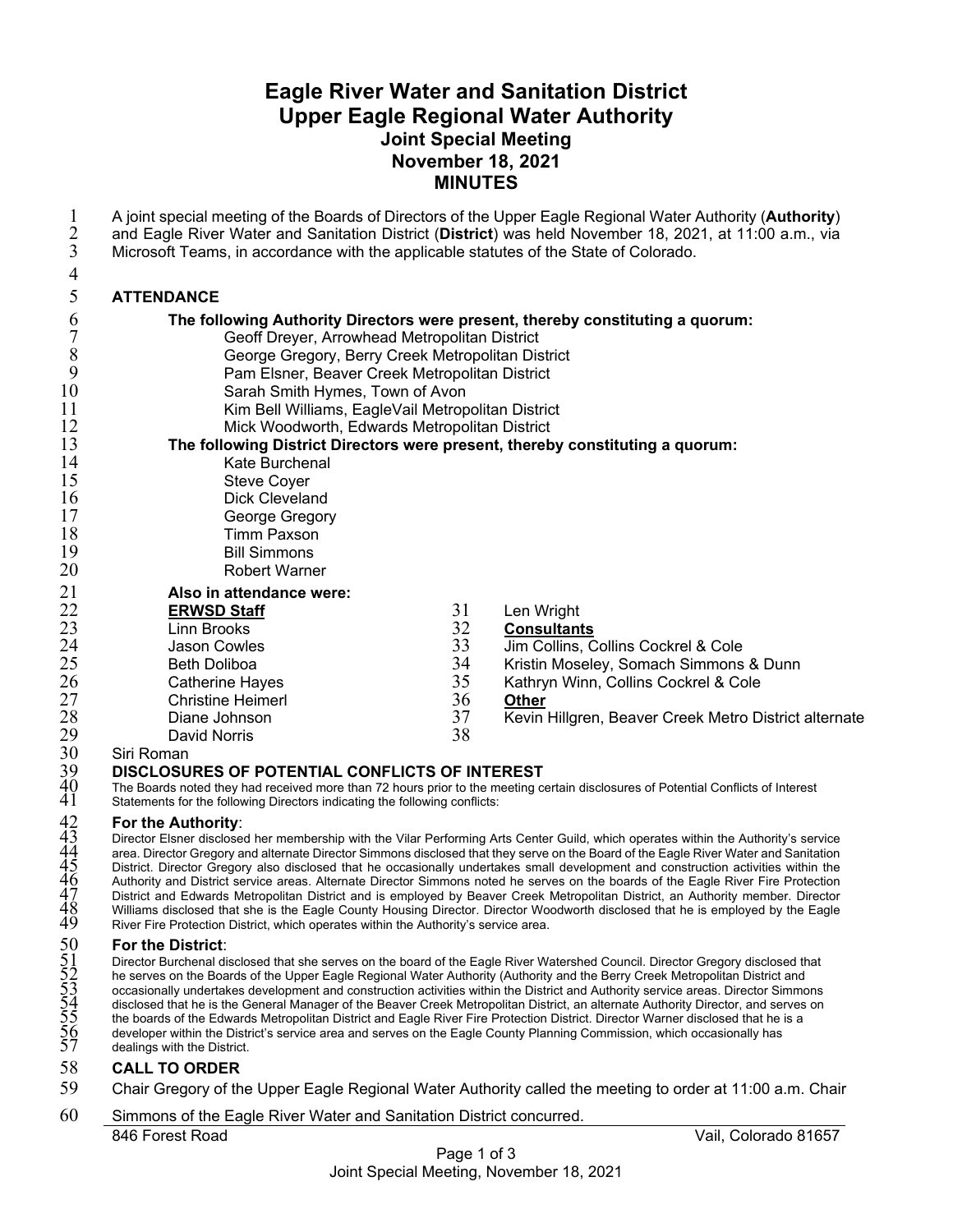#### **Eagle River Water and Sanitation District Upper Eagle Regional Water Authority**

### **PUBLIC COMMENT**

Public comment was called for and there was none.

## **EXECUTIVE SESSION**

- Ms. Winn requested the Boards enter Executive Session to receive legal advice of counsel regarding
- Bolts Lake and unification pursuant to §24-6-402(4)(a)(b) and (e) C.R.S. She asked that no electronic
- record be made, as the discussion would be entirely privileged attorney-client communications. Upon
- motion duly made and seconded, it was unanimously.
- **RESOLVED** to enter Executive Session at 11:02 a.m. to receive advice of counsel regarding Bolts Lake and unification pursuant to §24-6-402(4)(a)(b) and (e) C.R.S. with no electronic record created as Ms. Winn opined the contents of the discussion would contain privileged
- 11 attorney-client communications.\*
- The regular meeting resumed at 12:54 p.m.